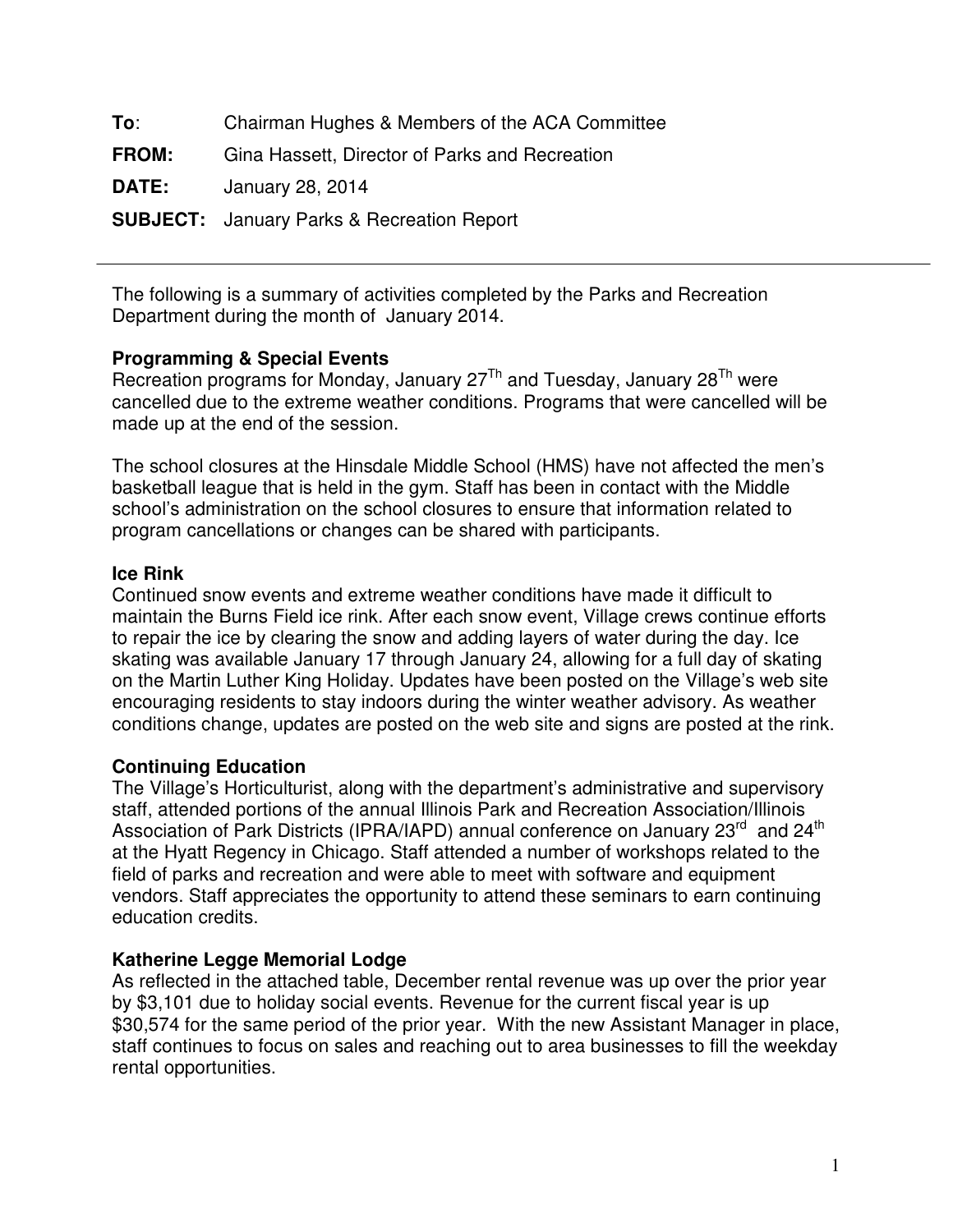| <b>EXPENSE</b>          | <b>December</b> |                        |               | <b>YTD</b>             | 2013-14<br>Annual | FY 13-14<br>%of | 2012-13<br>Annual | FY 12-13<br>%of |  |
|-------------------------|-----------------|------------------------|---------------|------------------------|-------------------|-----------------|-------------------|-----------------|--|
|                         | Prior<br>Year   | <b>Current</b><br>Year | Prior<br>Year | <b>Current</b><br>Year | <b>Budget</b>     | budget          | <b>Budget</b>     | budget          |  |
|                         | \$16,368        | \$6,948                | \$100,589     | \$86,216               | \$146,813         | 59%             | \$142,162         | 71%             |  |
|                         |                 |                        |               |                        |                   |                 |                   |                 |  |
|                         |                 |                        |               |                        |                   |                 |                   |                 |  |
| <b>REVENUES</b>         | December        |                        |               | <b>YTD</b>             | 2013-14           | FY 13-14        | 2012-13           | FY 12-13        |  |
|                         | Prior           | <b>Current</b>         | Prior         | <b>Current</b>         | Annual            | $%$ of          | Annual            | %of             |  |
|                         | Year            | Year                   | Year          | Year                   | <b>Budget</b>     | budget          | <b>Budget</b>     | budget          |  |
| <b>KLM Lodge Rental</b> | \$10,265        | \$13,366               | \$100,176     | \$130,750              | \$145,000         | 90%             | \$145,000         |                 |  |
| Caterer's Licenses      | \$0             | \$0                    | \$12,080      | \$16,800               | \$13,000          | 129%            | \$15,000          | 69%<br>81%      |  |

#### **2013-14 Rental Summmary**

|           | <b>Business</b> | <b>Memorial</b> | Rec     | School         | Social | Village        | Village |         |       | 2011-12 | 2012-13 | Booked  | Change             | <b>Booked</b> |
|-----------|-----------------|-----------------|---------|----------------|--------|----------------|---------|---------|-------|---------|---------|---------|--------------------|---------------|
| 1/28/14   | Mta             | Service         | Program | <b>Dist</b>    | Event  | Meeting        | Event   | Wedding | Total | Revenue | Revenue | 2013-14 | over prior 2014-15 |               |
| May       | 2               |                 | 19      |                |        | $\overline{2}$ |         | 6       | 32    | 8,561   | 8,801   | 16.796  | 7,995              | 11,100        |
| June      |                 |                 | 19      |                | 6      | 0              |         |         | 34    | 11.156  | 10.745  | 26,818  | 16,073             | 15,975        |
| July      | 2               |                 | 20      |                | 6      |                |         | 4       | 33    | 13,559  | 9,786   | 18,650  | 8,864              | 13,200        |
| August    | 2               |                 | 13      | 0              | з      |                |         | 6       | 24    | 17.759  | 18.880  | 18.063  | (817)              | 11,625        |
| September |                 |                 | 14      |                | 6      | 2              |         | 4       | 30    | 14.823  | 14,498  | 14,541  | 43                 | 15,150        |
| October   | 2               | $\overline{2}$  | 24      | $\overline{2}$ |        |                |         | 2       | 35    | 16.347  | 15,589  | 14,825  | (764)              | 16,475        |
| November  |                 | $\sim$          | 18      |                |        | $\Omega$       |         |         | 28    | 8,256   | 11,612  | 8,580   | (3,032)            | 2,200         |
| December  | 0               |                 | 11      |                | 8      |                |         |         | 20    | 8.853   | 10.265  | 13,366  | 3,101              | 1.000         |
| January   |                 |                 | 22      |                | C      | $\Omega$       |         | 2       | 27    | 4.489   | 250     | 7,300   | 7,050              |               |
| February  |                 |                 | 22      | 0              |        |                |         |         | 27    | 2,301   | 6,981   | 5,825   | (1, 156)           |               |
| March     | 3               |                 | 20      |                |        | $\Omega$       |         |         | 29    | 2.506   | 7,669   | 4,970   | (2,699)            |               |
| April     | 0               | 0               | 21      | 0              |        |                |         | 0       | 23    | 2.384   | 4,365   | 1,800   | (2, 565)           |               |
| Total     | 16              |                 | 223     | 6              | 49     | 4              | 5       | 34      | 342   | 110,994 | 119,441 | 151,534 | 32,093             | 86,725        |

# **Community Pool**

On January 28<sup>th</sup>, Illinois Pump Inc. removed pumps 2 and 4 from the pool. These pumps circulate the wading and dive pool water. The contract for service was approved at the January 21<sup>st</sup> Board meeting and includes the removal of the pumps, cleaning and replacement of functional parts, reinstalling of both pumps and testing of the pumps once the pools are operational. The work is anticipated to take 45 days and the pumps will be installed in the spring in time for the opening of the season.

The Request for Proposal (RFP) for the Community Pool concession services has been prepared and will be sent to a list of seven vendors in the coming weeks. Village Counsel is reviewing the concession lease agreement that was modified to reflect items in the RFP. Items that have been added to the proposal include details on the equipment provided at the site, staff expectations, and background checks being required of concession stand employees. Staff anticipates the lease agreement to be reviewed at the March Parks & Recreation Commission meeting and then presented to the Committee.

### **Platform Tennis**

League play continues at the Katherine Legge Memorial platform courts. The frequent snowfalls and extreme temperatures have been disruptive to the play at the Burns Field and Katherine Legge Memorial (KLM) Courts. Each court has six gas heaters below the court deck that are used to dry the court surface. The heaters are connected to gas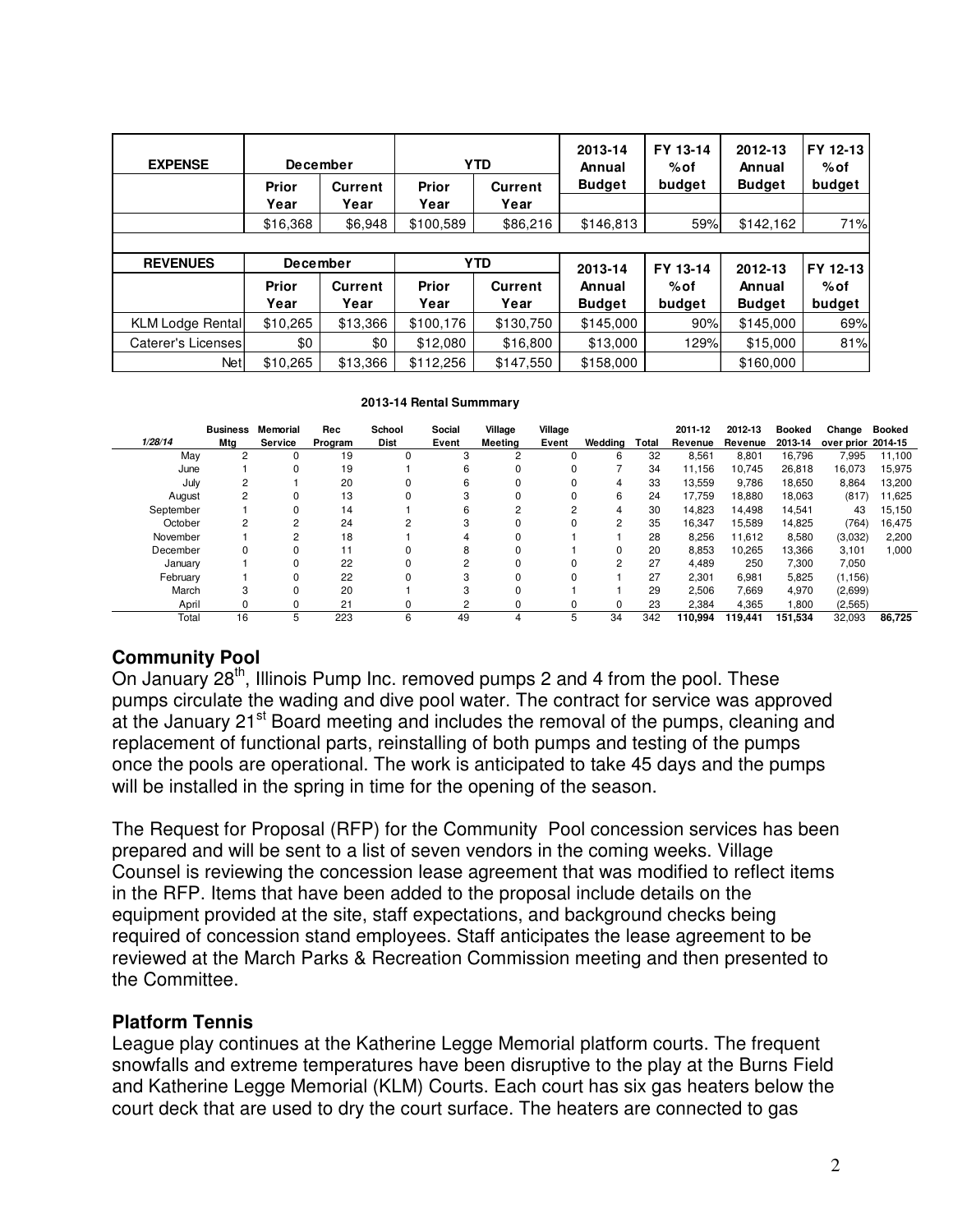lines and are plugged into outlets with extension cords. The moisture under the courts triggers the outlets to trip the electrical breakers disabling heaters. Village crews have been responsive and once the moisture dries or freezes the heaters have worked. The heaters under courts 5 & 6 at KLM, which were installed in 2010, have been struggling to melt the ice and keep up with snow accumulation. When the two courts were constructed the recommended 3 foot clearance below the court deck was not excavated due to budget constraints. The Hinsdale Platform Tennis Association was informed that installing the courts with less than 3 feet clearance would limit air circulation. The limited air circulation and extreme temperatures are contributing factors to the ice buildup on the courts.

Upon reports of issues at the courts, Public Services crews have been responsive and heaters have been checked and replaced. Glen Ellyn and Winnetka Park District have experienced similar conditions this winter. Glen Ellyn hard wired the heaters this past summer which has reduced the heaters from tripping the breakers. Salt Creek Club is trying new heaters this year and reports are that they are working well and managing the weather conditions. Staff will be visiting the Salt Creek Club to see if the heaters they are trying can be used at Village courts. Staff is also looking into shields that can be installed above the existing heaters to reduce the moisture that drips onto the heaters.

The majority of the membership revenue has been collected for the year. The budget expectation is \$42,000 for paddle membership and lesson revenue. As reflected in the following table, membership revenue for the current fiscal year is \$41,733 which is up \$4,702 over the prior year.

There are plans for Ruth Lake Country Club to install four platform courts. Hinsdale Platform Tennis Association (HPTA) does not feel that the new courts will affect membership numbers as there are few current players that are memebrs at the Club. The fee charged by the Village is the lowest cost in the area to participate in the sport of platform tennis. The HPTA men's leagues are at capacity this year which has driven the increase in the non-resident individual memberships. The new courts that were installed at the Butterfield Country Club did not reduce the league participation or membership revenue.